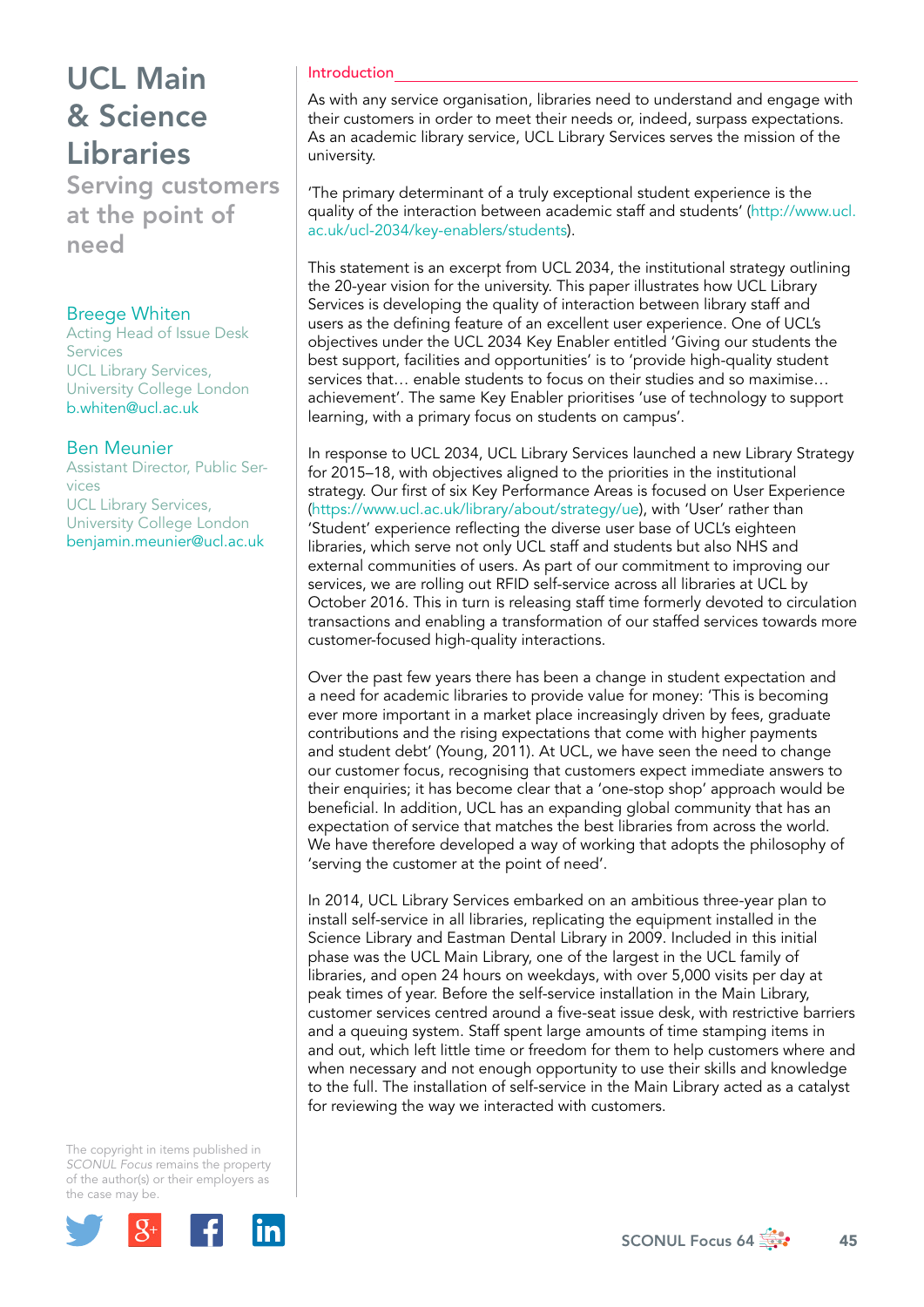Serving customers at the point of need

#### UCL Main Library: from a traditional issue desk to the 'meerkat approach'

During the summer of 2014, the Main Library issue desk space was replaced by three self-issue machines, a number of multifunctional devices (MFDs) enabling customers to print, copy and scan, a self-service collection point for reserved items and a separate self-service short loan collection. An automated returns unit in a separate room was also installed, with items sorted into material ready for shelving and exceptions. The team no longer had an issue desk and instead had two service points where customer queries could be dealt with. A project ensued to work out how to use the new space, focusing on staff responsibilities now that customers were able to carry out basic transactions by themselves. The work carried out was a genuine collaboration between managers and the team of assistants to determine new roles and working practices.

The team would still need to carry out advanced circulation enquiries, financial transactions, account queries, and the usual administrative tasks such as invoicing, missing books and claimed returns. However, they now had the opportunity to deal with more in-depth enquiries, troubleshooting MFD and laptop loan queries, location of material in the library, and 'anything else' that arose. The concept of answering enquiries on 'anything else' is important as staff now had the time and freedom to deal with any enquiry that came their way.



*New Main Library Help Point*

The team worked on customer journey mapping to see how customers naturally used the space, how they gravitated to different services available and what happened when they needed help from the team. Time was spent observing how the space was used at different times of day. Managers also spent time as prospective customers, finding natural pathways around the new furniture and facilities. This enabled the team to judge the best positions for staff to be visible and to ensure that they are always on hand to answer queries, without the customer having to search for help. From this observation and analysis, five new team roles were established (see below). Roles were

The copyright in items published in *SCONUL Focus* remains the property of the author(s) or their employers as the case m[ay be.](http://plus.google.com/share?url=http://www.sconul.ac.uk/page/focus-64)

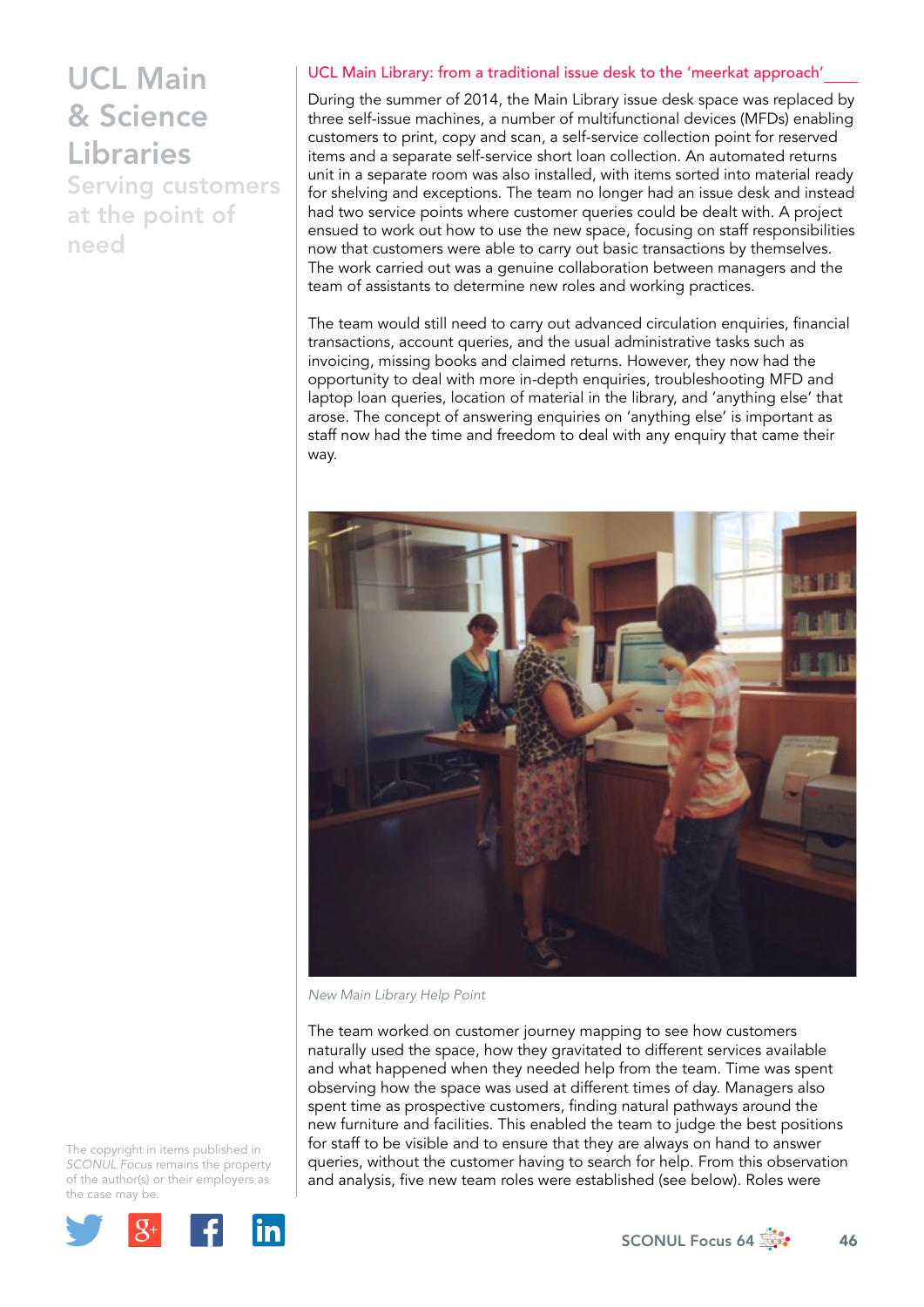Serving customers at the point of need

numbered in order to distinguish them from one another, and to help create a clear rota.

### Description of roles

Role one consisted of staff adopting a 'floating' approach, using one of the service points as a base, but effectively standing in the refurbished self-service area, looking out for customers and being on hand to help. Staff were also free to bring customers back to the service point to look up account information, take them to the office for any financial transactions, or help with MFDs, laptop loans or using Explore (online catalogues). In the Grade-1-listed Wilkins building, which hosts the Main Library, there used to be a risk that customers would fail to find their what they were looking for and walk away. Staff now have time to accompany them to different sections of the library to find material or subject librarians.

Role two was at the service point; the staff member was seated on a high stool, which gave them the advantageous position of being able to view the entire area, looking out for customers who may need help. This was a seated role to avoid team members having to stand for too long; however, it wasn't static, as it acted as a back-up for role one. The phrase 'meerkat approach' was adopted because the team make sure they look up every few seconds to keep an eye out for customers in need of help.

Role three was based in the self-service returns room, and was a predominantly administrative role. A new staff work-station was set up, which meant that this team member could also help customers with returns. Help was thus available over a larger physical area, rather than just at an issue desk.

Role four was based in the supervisor's office adjacent to the main self-service area. This is mainly used for carrying out any administrative tasks, including invoicing, answering email enquiries and social media updates.

Role five was assigned as a roving role, away from the self-service area, but in the near vicinity, identifying customers who have directional enquiries, without their having to look for a staff member. This role was trialled throughout the library but was found to be most effective if team members stayed near the library entrance and the Flaxman Gallery, which usually has the largest concentration of students gathering at any one time. Again, this role was flexible in that team members were free to accompany customers to other parts of the library, but could also support other roles.

In order to refine these roles and iron out any teething problems, a series of trial days involving all team members and managers was held between January and May 2015. All team members were given the opportunity to trial roles, and feedback was encouraged via email, in one-to-one meetings and in group sessions.

It was clear from the first trial day that role two needed to have the option of being seated. If a team member was on the rota for role one and two consecutively, it was too exhausting at busy times not to have a seated period. We found that even though the roles can be flexible in the way they support each other, we still needed a rota to make clear where staff were to be based, and to make sure all got the opportunity to undertake a variety of roles. A rota was also needed in order to plan for annual leave and contingencies. It was useful in effecting the transition from the rigid style of working at an issue desk to a more flexible approach.

The copyright in items published in *SCONUL Focus* remains the property of the author(s) or their employers as the case m[ay be.](http://plus.google.com/share?url=http://www.sconul.ac.uk/page/focus-64)



Data protection was an important consideration, with customers free to roam behind the service points in an open-plan self-service area. It was decided that confidential transactions and payments would take place away from the service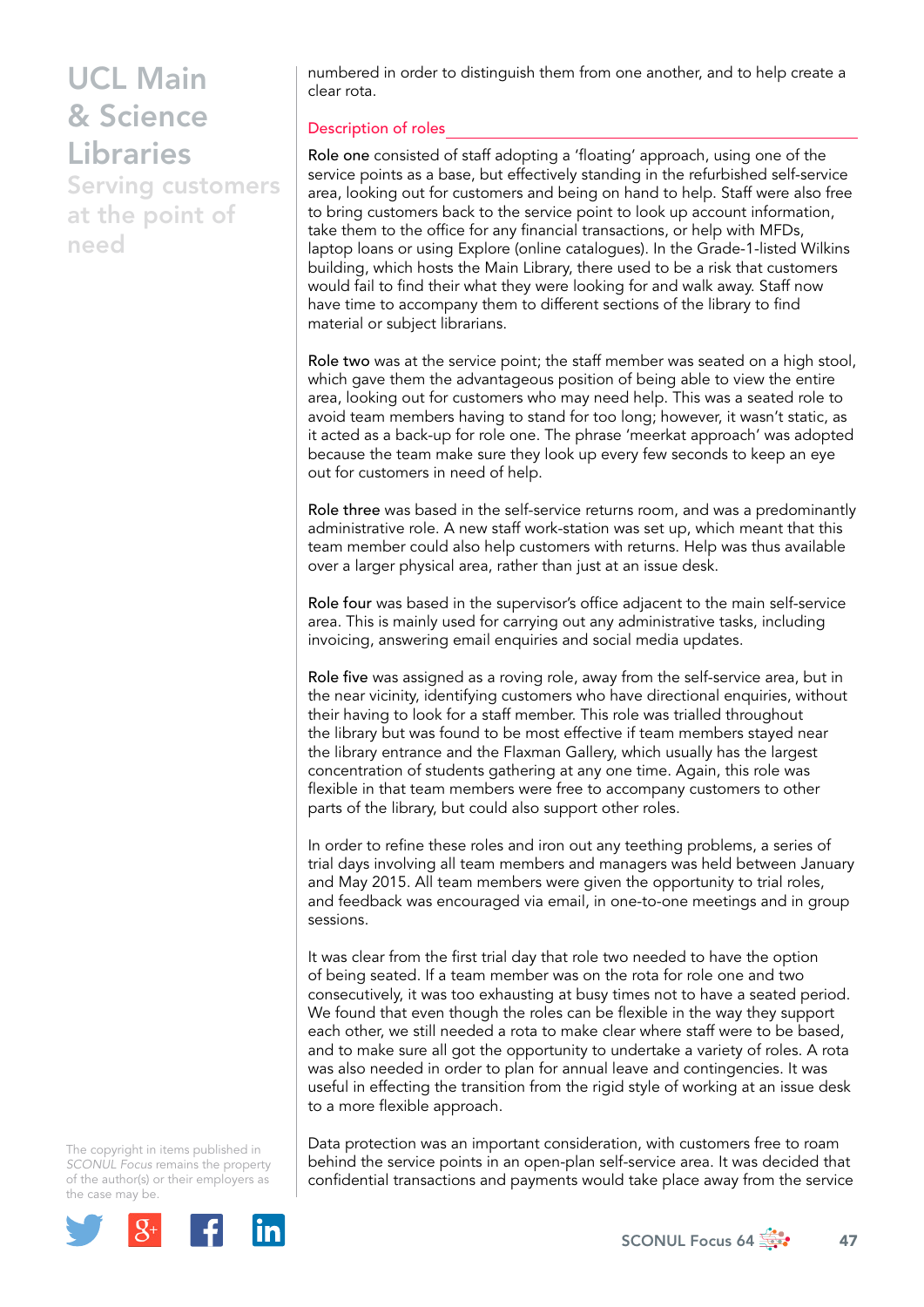Serving customers at the point of need

points. The staff administration office next to the service points has been converted into a shared staff and user space. In order to create this space, we are in the process of redesigning the office to make it an appropriate staff work space, where customer transactions can also be dealt with. This reflects the practice that many businesses such as banks have adopted, where staff triage enquiries and take customers into a confidential space when necessary. This is a new way of working in UCL Library Services.

The series of trial days has recently come to an end for the time being, with roles and the culture of serving customers at the point of need established. The trial and feedback process has been integral to this project so that staff not only feel involved but also 'buy in' to the change. We found it essential to run this as a collaborative project as library assistants know their customers better than managers do and consequently are often more creative in their response to customer need.

#### UCL Science Library: empowering staff to deliver outstanding service

While the work was being carried out in the Main Library the team started to look at the service areas in the Science Library. Self-service had been installed in the Science Library a few years earlier as part of a redevelopment of the ground floor into an IT-enabled social learning space called the Learning Lab. A satellite service point had been installed in the Learning Lab area, where the self-service facilities, MFDs and short loan collection were situated. This service point was underused, but in conjunction with the customer service work in the Main Library, the Science Library team started to look at how the service points could be better used to help customers beyond the issue desk. The journey mapping of customers in the Science Library found that they would always encounter the Learning Lab area first, and if they needed help, team members at the issue desk were difficult to find, behind a set of double doors. Clearly this way of working was contrary to serving the customer at the point of need. The set-up was changed so more staff were out in the Learning Lab, and the service point was used to triage customer enquiries, customers only going through to the issue desk area if they needed to collect inter-library loans or stores items, had to make financial transactions or had confidential account queries. This has had the effect of basing staff where the customers and facilities are, and enabling customers to find help when and where they need it, thus implementing a 'one-stop shop' approach.

Given these changes at the Main and Science libraries, service points and issue desks were re-named as 'help points', and new signage will be introduced in the near future. The change has made it easier for customers to know exactly where to look for help, rather than trying to decipher library terminology such as issue desk and service point.

The evening and Saturday teams have recently changed their work patterns and adopted the new roles in the Main Library, and they use the Learning Lab help point in the Science Library. The Head of Evening and Weekend services devised rotas for staffing these areas; this has been challenging as the number of staff is reduced after 17:00 during the week and on Saturdays. However, it was necessary to develop a consistent level of service at all times. (The evening and Saturday teams were formerly known as 'out-of-hours' staff, but are now called 'evening & Saturday teams' to de-construct the sense that service at these times is extraordinary.) To help make this change, the Head of evening and Weekend services was involved in the daytime trials, and daytime assistants were invited to talk to evening and Saturday staff about serving the customer at the point of need.

The copyright in items published in *SCONUL Focus* remains the property of the author(s) or their employers as the case m[ay be.](http://plus.google.com/share?url=http://www.sconul.ac.uk/page/focus-64)



To help equip staff with the skills needed to deal with any type of customer enquiry, whether at a help point or in other parts of the library, we have introduced a number of training methods in addition to the usual refresher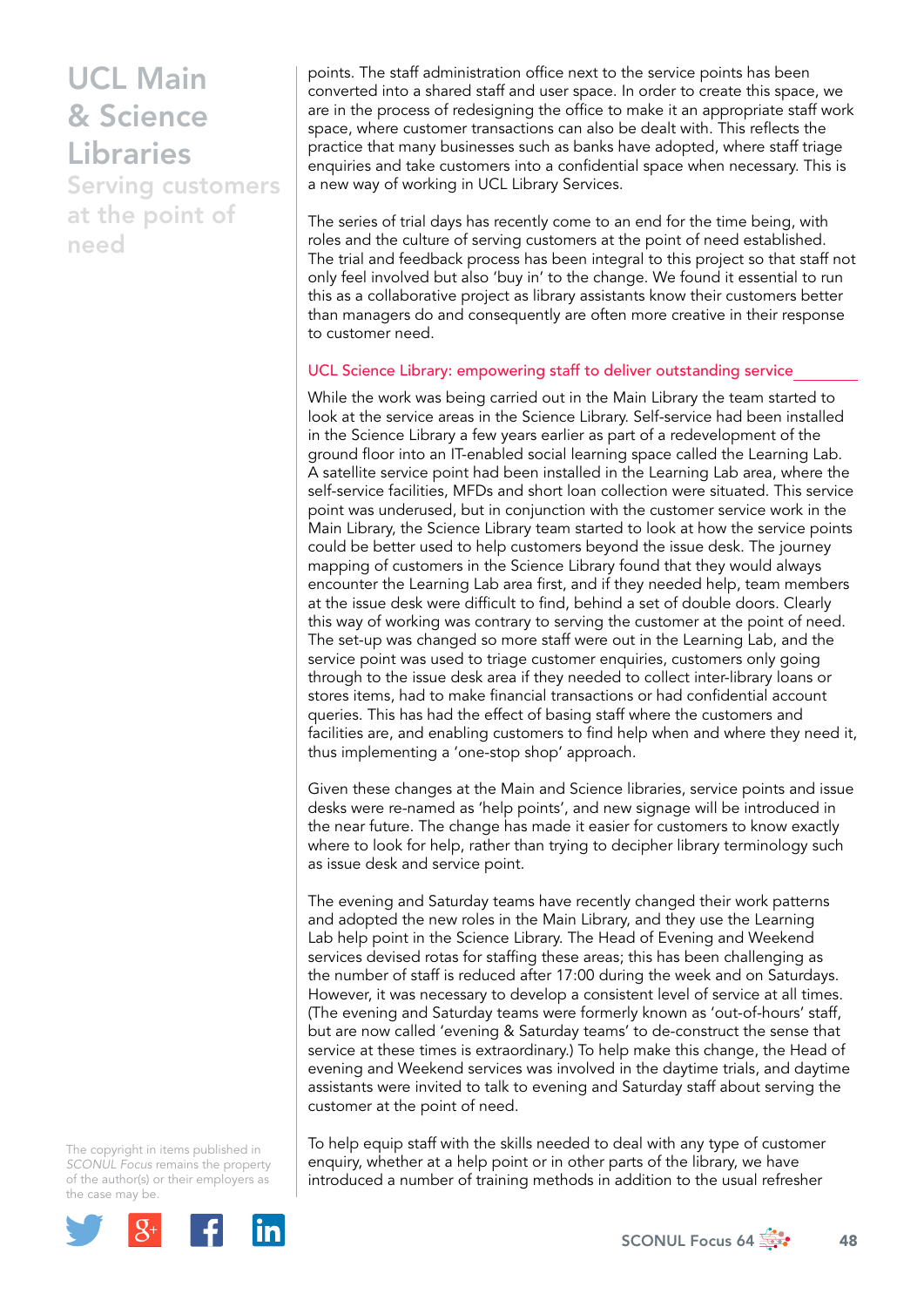Serving customers at the point of need

and on-the-job training. From 09:00 till 10:00 on Fridays is set aside for staff training every week of the year. These sessions are invaluable for group training, and focus on refreshing skills, learning about new developments in the library, and for holding the monthly library Journal Club. This was started over a year ago to increase staff awareness of the wider academic library landscape and to discuss articles written about aspects of customer service, with a view to shaping the way we serve customers in the Main and Science libraries. Academic articles have recently focused on feedback, evaluation, the concept of charging fines, and serving customers. They have been very useful in illustrating and giving academic depth to new and innovative ideas, making the transition in customer service easier for the whole team. Team managers have recently introduced a self-directed learning tool called 'Ten things to do at the Help Point'. There are ten different tasks every two weeks, sent out to the whole team, with a view to up-skilling staff and reaching members of the team who can't attend Friday training. It also gives team members activities at the help points during quiet times. The tasks include refresher training on aspects of the library management system, reading Journal Club articles, and a research topic. Each member of staff has a space on the shared drive where they can mark what activities they have managed to complete and make any comments on research topics for managers. Whist individuals are under no pressure to complete all ten tasks as customers always come first, it gives managers valuable information for completing skills audits and training needs analysis. It has also increased staff confidence in answering any enquiry.

#### Future plans

Our ambition is broadly set out in the Library Strategy 2015–18 as we start working towards the Customer Service Excellence accreditation. Further work is being carried out on creating a customer services mission statement to focus staff on team goals and to inform customers clearly how we can best serve them. But importantly, despite UCL Library Services having over 300 staff, the change was not dictated: it was developed and evolved by the teams responsible for front-line services locally. Training schemes have enabled a growing awareness of the literature and best practice to combine with the teams' existing extensive knowledge of serving library users. In order to deliver a truly outstanding user experience it is essential to make use of the expertise and experience of library staff and their knowledge of users. The concept of share staff–student spaces will be realised through the refurbishment of the administration office in the Main Library and thus we hope to break down the barriers of traditional issue desks.

By implementing this new way of working we have helped to establish the libraries as supportive environments. It is important for students to know that the library is a safe place to study and that they can get help whenever and wherever they need, given that for some it is the first time they have lived away from home, lived in London or in a foreign country. We now have time to spend with the individual whether they need help finding library resources, directions around campus, or where they can find the best cup of tea! This cohesive one-stop concept of customer service reflects what already happens at some smaller libraries in UCL, where staff have always had more freedom to help customers at the point of need. Through this project we have managed to adopt their good practice and replicate it with larger teams of staff, library space and customer numbers, creating a more personalised, individual and consistent service across UCL.

This project has been challenging at times, but the outcome shows that installing self-service can enable radical service improvement when it is embraced as a tool for user experience improvement rather than cost-cutting. We see customer service as a constantly changing environment, where approaches need to be challenged, revised and updated in order to provide the best service possible. We have started to collate regular feedback from

The copyright in items published in *SCONUL Focus* remains the property of the author(s) or their employers as the case m[ay be.](http://plus.google.com/share?url=http://www.sconul.ac.uk/page/focus-64)